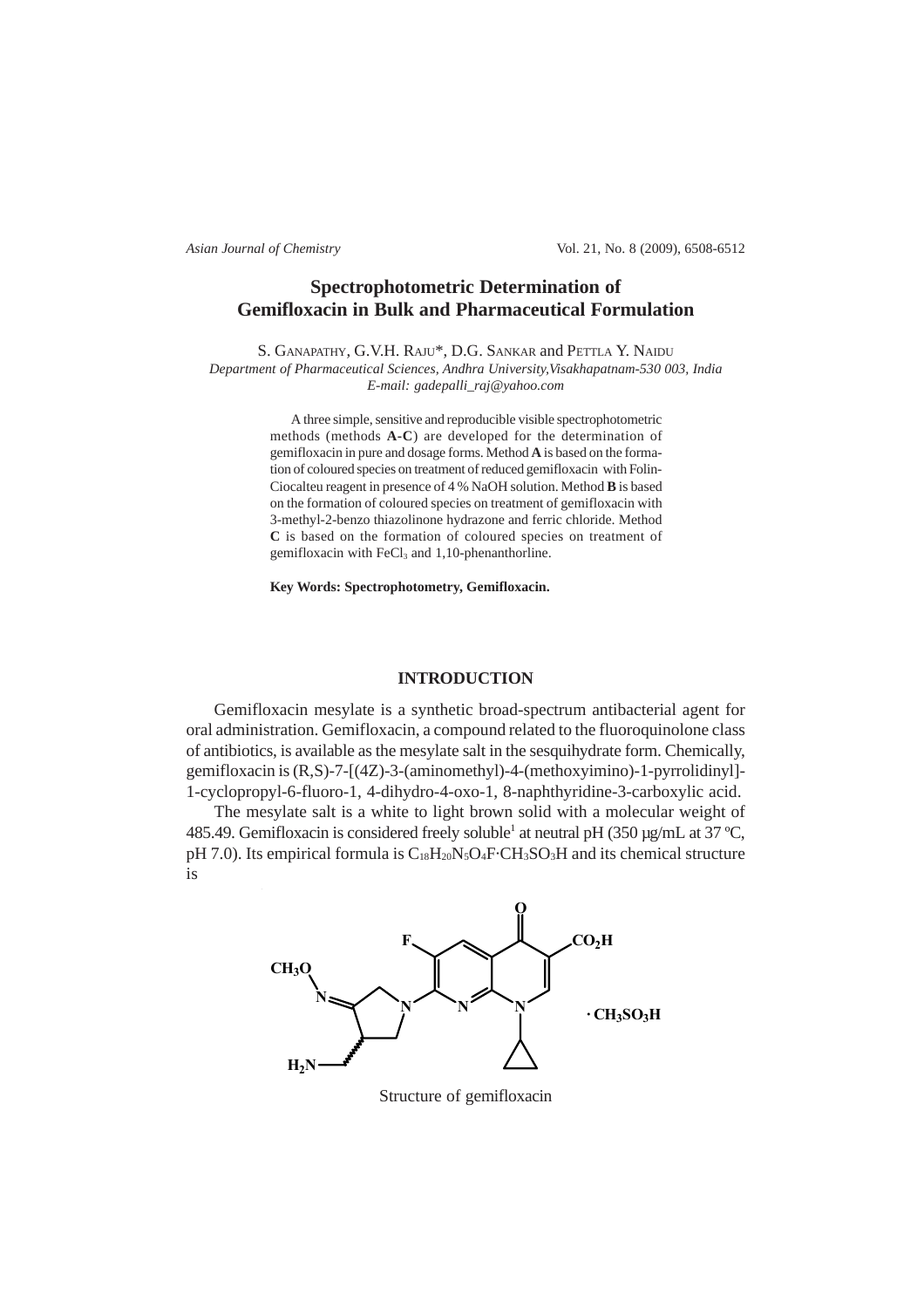It is not official in any pharmacopoeia and no visible spectrophotometric analytical reports are found in literature for its quantitative estimation in bulk and tablet dosage forms<sup>24</sup>. In the present investigation a three simple, sensitive and reproducible visible spectrophotometric methods are developed for the determination of gemifloxacin in their dosage forms. using Folin-Ciocalteu (FC) reagent in presence of 4 % sodium hydroxide solution, 3-methyl-2-benzo thiazolinone hydrazone (MBTH)-FeCl<sub>3</sub> and FeCl3-1,10-phenanthorline. In method **A**, the formation of coloured species is based on the reduction of phosphomolybdotungstic acid (FC reagent), by gemifloxacin in presence of 4 % sodium hydroxide solution, thereby producing reduced species having characteristic blue colour with maximum absorption at 685 nm. In method **B**, the formation coloured species is due to the oxidative coupling reaction with MBTH in presence of FeCl<sub>3</sub> to form a green coloured complex having  $\lambda_{\text{max}}$  at 617 nm. In method **C**, the formation of coloured species having  $\lambda_{\text{max}}$  at 466 nm is due to reaction of reduced ferric ion to ferrous ion with 1,10-phenanthorline.

### **EXPERIMENTAL**

A Shimadzu UV-Vis spectrophotometer was used for absorbance measurements. All the chemicals used were of analytical grade

### **Method A**

**Folin-Ciocalteu reagent:** 50 mL of Folin-Ciocalteu reagent (2 N) was diluted to 100 mL with distilled water.

**NaOH (4 %):** 4.0 g of sodium hydroxide was dissolved in 100 mL of distilled water.

## **Diluent:** Water.

**Preparation of standard solution (100 µg/mL):** About 125 mg of gemifloxacin working standard was accurately weighed and dissolved in 20 mL of distilled water and treated with 10 mL of 2 N HCl and 1 g zinc dust was added in portions and kept aside for 1 h. After standing for 1 h at room temperature the solution was filtered through cotton wool in to a 100 mL volumetric flask and the residue was washed with  $3 \times 10$  mL portions of distilled water and the total volume is made up to volume with diluent. 5 mL of the above stock is taken into 50 mL volumetric flask and made up to volume with diluent.

**Preparation of test solution:** Twenty tablets were taken weighed and powdered. Sample equivalent to about 100 mg of gemifloxacin was accurately weighed and dissolved in 20 mL of distilled water and treated with 10 mL of 2 N HCl and 1 g zinc dust was added in portions and kept aside for 1 h. After standing for 1 h at room temperature the solution was filtered through cotton wool in to a 100 mL volumetric flask and the residue was washed with  $3 \times 10$  mL portions of distilled water and the total volume is made up to volume with diluent. Few mL was taken and centrifuged at 2500 rpm. 5 mL of the clear centrifuge is taken in to 50 mL volumetric flask and made up to volume with diluent.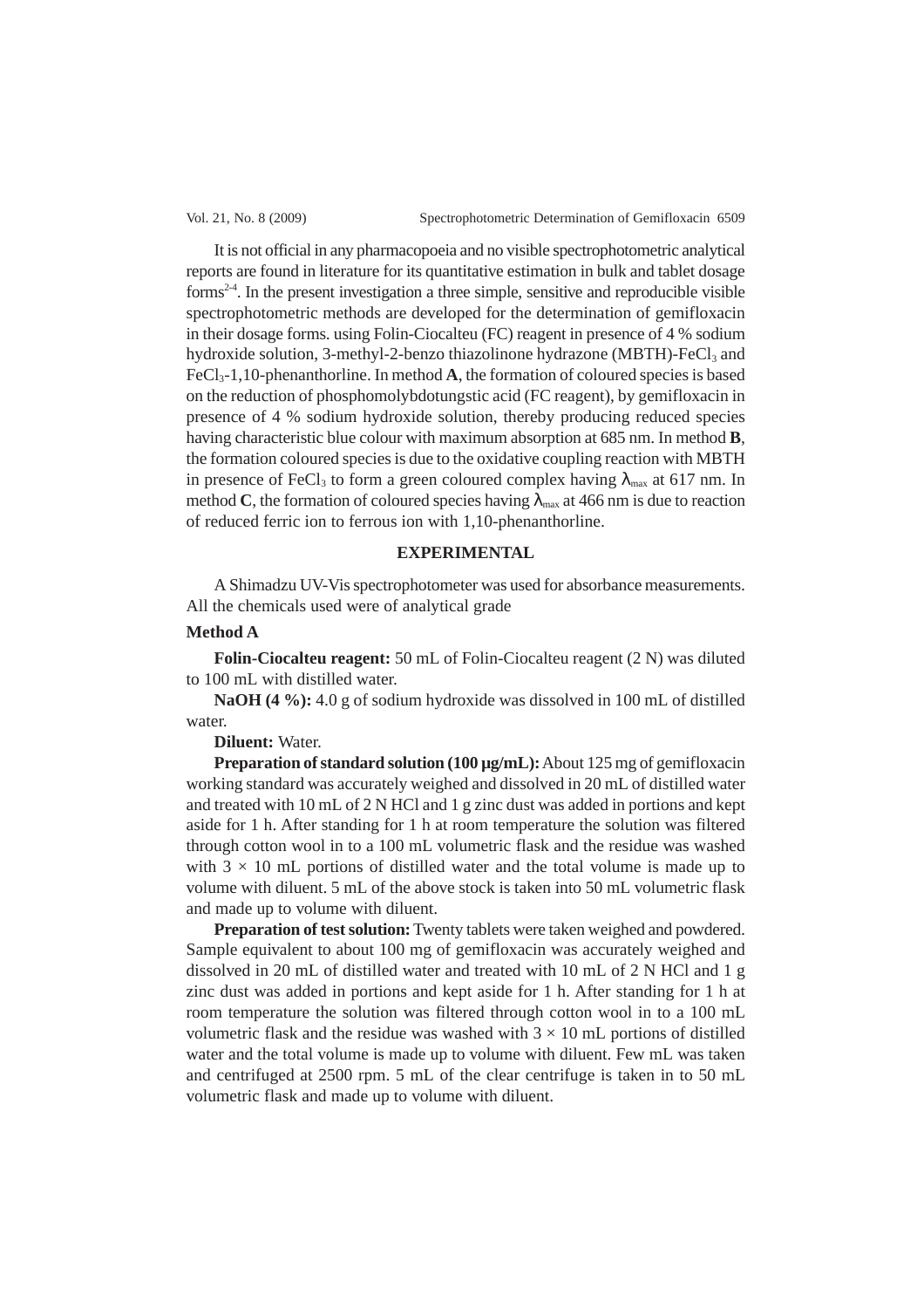## **Method B**

**MBTH (0.2 %):** 200 mg of MBTH was dissolved in 100 mL of distilled water. **FeCl<sub>3</sub>** (0.9 %): 900 mg of ferric chloride (FeCl<sub>3</sub>.6H<sub>2</sub>O) was dissolved in 100 mL of distilled water.

**Diluent:** Water.

**Preparation of standard solution (1000 µg/mL):** About 125 mg of gemifloxacin working standard was accurately weighed and dissolved in 20 mL of distilled water and treated with 10 mL of 2 N HCl and 1 g zinc dust was added in portions and kept aside for 1 h. After standing for 1 h at room temperature the solution was filtered through cotton wool in to a 100 mL volumetric flask and the residue was washed with  $3 \times 10$  mL portions of distilled water and the total volume is made up to volume with diluent.

**Preparation of test solution:** Twenty tablets were taken weighed and powdered. Sample equivalent to about 100 mg of gemifloxacin was accurately weighed and dissolved in 20 mL of distilled water and treated with 10 mL of 2 N HCl and 1 g zinc dust was added in portions and kept aside for 1 h. After standing for 1 h at room temperature the solution was filtered through cotton wool in to a 100 mL volumetric flask and the residue was washed with  $3 \times 10$  mL portions of distilled water and the total volume is made up to volume with diluent. 10 mL was taken and centrifuged at 2500 rpm.

## **Method C**

**FeCl<sub>3</sub>** (0.9 %): 900 mg of FeCl<sub>3</sub> was dissolved in 100 mL of distilled water. **1,10-Phenanthorline (0.125 %):** 125 mg of 1,10-phenanthorline was dissolved in 100 mL of distilled water.

**Diluent:** Water.

**Preparation of standard solution (1000 µg/mL):** About 100 mg of gemifloxacin working standard was weighed and transferred in to a 100 mL volumetric flask, dissolved in 70 mL of diluent and made up to volume with diluent.

**Preparation of test solution:** Twenty tablets were taken weighed and powdered. Sample equivalent to 100 mg of gemifloxacin was accurately weighed and transferred in to 100 mL volumetric flask, 70 mL of diluent was added sonicated for 20 min and made up to volume with diluent. 10 mL was taken and centrifuged at 2500 rpm.

**Assay procedures:** For method **A**, 1 mL portion of Folin-Ciocalteu reagent was taken in a series of 10 mL graduated volumetric flasks. Volumes of standard solution ranging from(1-5 mL; 1 mL =  $100 \mu$ g) were transferred into each flask and shaken gently for 5 min. Then 2 mL of NaOH solution was added to each flask and kept aside for 15 min for maximum colour development. Appropriate volume of distilled water was added to each flask to bring the total volume 10 mL. The absorbance was measured at 685 nm against reagent blank. Test solution was treated in the same manner as standard and measured the absorbance at 685 nm.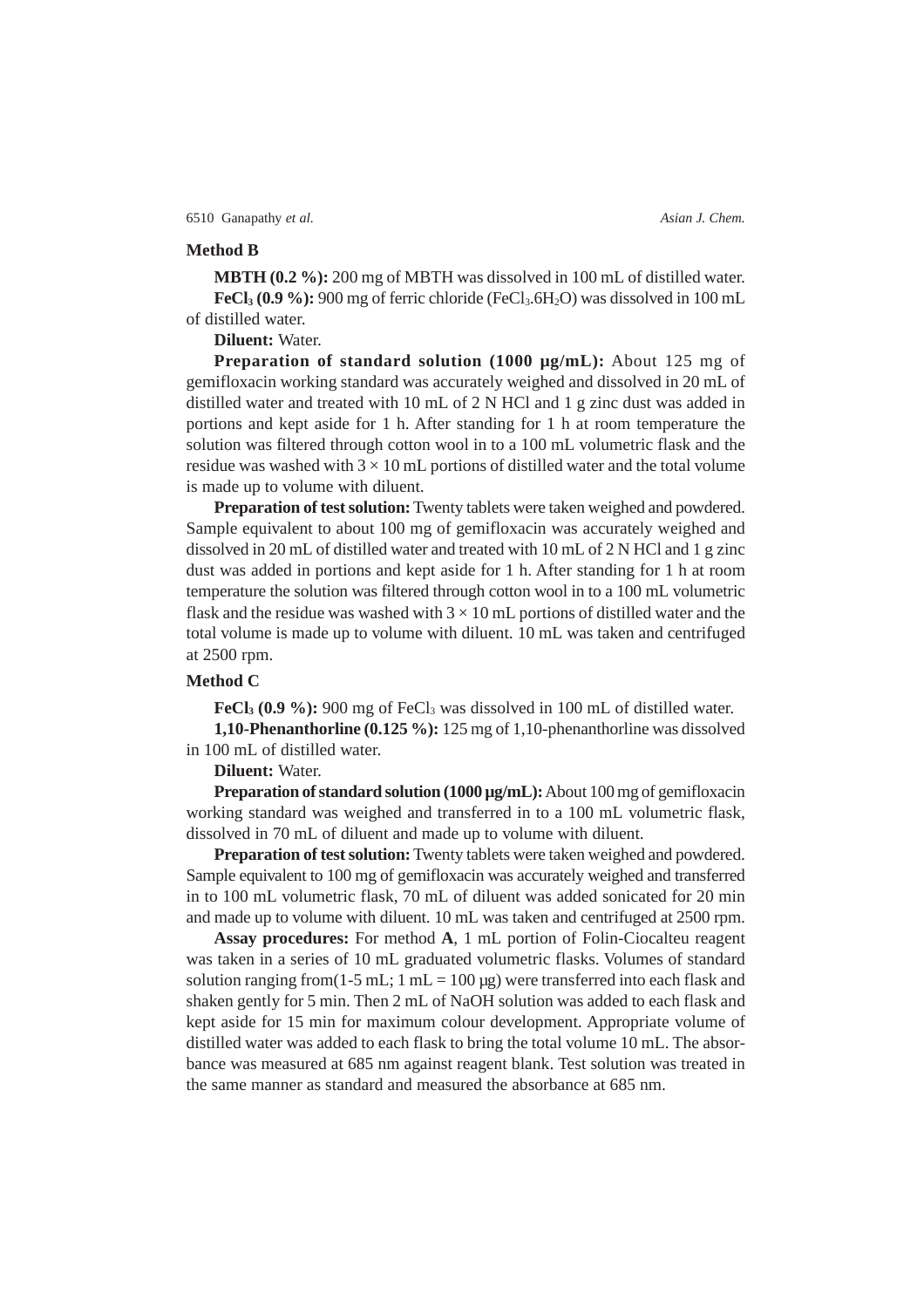For method **B**, volumes of standard solution ranging from  $(0.1-1 \text{ mL})$ ; 1 mL = 1000 µg) were transferred into a series of 10 mL graduated volumetric flasks. A 1 mL portion of FeCl<sub>3</sub> was added to each flask and shaken gently for 5 min. Then 2 mL of MBTH solution was added to each flask and kept aside for 15 min for maximum colour development. Appropriate volume of distilled water was added to each flask to bring the total volume 10 mL. The absorbance was measured at 617 nm against reagent blank. The test solution was treated in the same manner as standard and measured the absorbance at 617 nm.

For method **C**, volumes of standard solution ranging from  $(0.4-2 \text{ mL})$ ; 1 mL = 1000 µg) were transferred into a series of 10 mL graduated volumetric flasks. Then 1 mL portion of FeCl<sub>3</sub> and 2.0 mL of 1,10-phenanthorline were added successively and set aside for 10 min and the total volume made up to 10 mL with distilled water. The absorbances of the coloured complex solutions were measured at 466 nm against reagent blank prepared similarly. Test solution was treated in the same manner as standard and measured the absorbance at 466 nm.

The amount of gemifloxacin present in the sample solutions (X) using the proposed methods was calculated by formula given below and the results are given in Table-2.

$$
X = \frac{A_T}{A_s} \times \frac{D_s}{D_T} \times \frac{A_w}{L} \times \frac{P}{100} \times 100
$$

where  $A_T =$  Absorbance of sample solution,  $A_s =$  Absorbance of standard solution,  $D_s = Dilution factor for standard, D_T = Dilution factor for test solution, A_w = Average$ weight of sample in mg,  $L =$  Label claim,  $P =$  Potency of standard on as is basis.

## **RESULTS AND DISCUSSION**

The optical characteristics such as Beer's law limits (µg/mL), Sandell's sensitivity ( $\mu$ g/cm<sup>2</sup>/0.001 A.U), correlation coefficient (r), % relative standard deviation (calculated from six determinations), % range of error (0.05 confidence limits and 0.01 confidence limits), regression equation  $(I + ac)$  for the proposed method is calculated and summarized in Table-1.

TABLE-1 OPTICAL CHARACTERISTICS AND PRECISION

| Method parameters                                          | Method A   | Method <b>B</b> | Method $C$ |
|------------------------------------------------------------|------------|-----------------|------------|
| $\lambda_{\text{max}}$ (nm)                                | 685        | 617             | 466        |
| Beer's law limits $(\mu g/mL)$                             | $10-50$    | 10-100          | $40 - 200$ |
| Sandell's sensitivity ( $\mu$ g/cm <sup>2</sup> /0.001 AU) | 0.07741    | 0.18541         | 0.21642    |
| Regression equation $(I + ac)$                             |            |                 |            |
| Slope $(a)$                                                | 0.01314    | 0.00550         | 0.00449    |
| Intercept $(I)$                                            | $-0.01239$ | $-0.00661$      | 0.01524    |
| Correlation coefficient( $r$ )                             | 0.999      | 0.999           | 0.999      |
| % $RSD$                                                    | 0.1870     | 0.1890          | 0.060      |
| % Range of error                                           |            |                 |            |
| Confidence limits with 0.05 level                          | 0.156      | 0.158           | 0.050      |
| Confidence limits with 0.01 level                          | 0.231      | 0.234           | 0.074      |

\*Mean of six determinations.